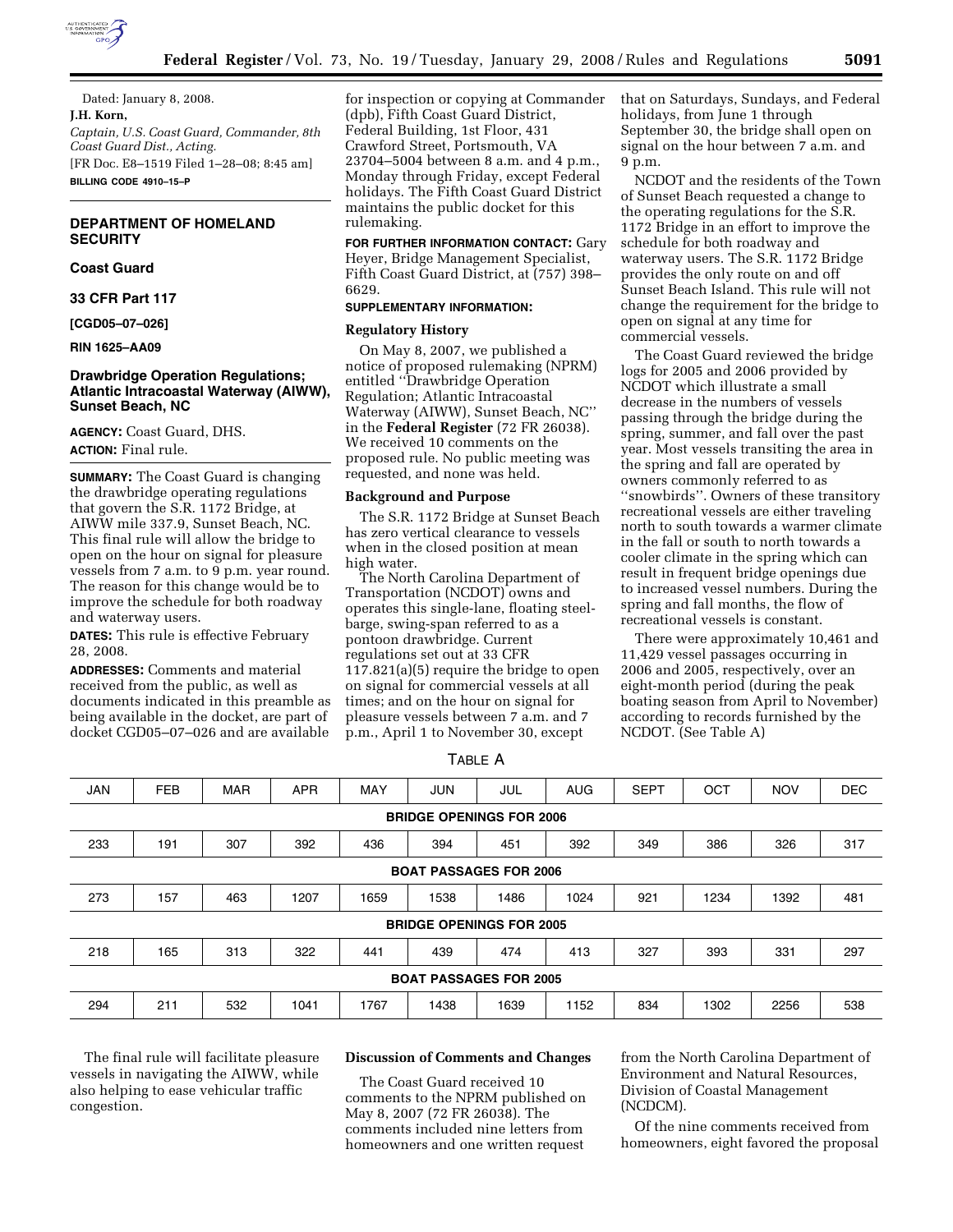to allow the bridge to open on the hour on signal for pleasure vessels from 7 a.m. to 9 p.m. year round. The remaining comment opposed the proposal. However, that comment inaccurately concluded that the proposal would change the opening schedule to ''on demand'' for pleasure vessels. This rule will not create an ''on demand'' schedule, therefore we do not consider this comment to oppose the NPRM or this final rule.

The last comment from NCDCM contained a request that the NPRM be subject to a consistency review under the Coastal Zone Management Act. The Coast Guard response is included in the ''Environment'' section below.

Based on all of the comments received, we are publishing this final rule with no changes from the NPRM. Under this final rule, the draw of the S.R. 1172 Bridge will open on signal at all times for commercial vessels and on the hour on signal between 7 a.m. and 9 p.m., year-round for pleasure vessels. At all other times, the draw shall open on demand.

### **Discussion of Rule**

The Coast Guard is amending 33 CFR 117.821, by revising paragraph (a)(5) for pleasure vessels to read ''shall open on the hour on signal from 7 a.m. to 9 p.m.'' What this means is that the bridge shall only open on the hour, but that it may remain closed on certain hours if no one has requested an opening for that hour.

#### **Regulatory Evaluation**

This rule is not a ''significant regulatory action'' under section 3(f) of Executive Order 12866, Regulatory Planning and Review, and does not require an assessment of potential costs and benefits under section 6(a)(3) of that Order. The Office of Management and Budget has not reviewed it under that Order. It is not ''significant'' under the regulatory policies and procedures of the Department of Homeland Security (DHS).

In accordance with 15 CFR part 930.35(a)(1) Negative determinations of proposed activities, we based this action on careful review of the waterway use, historical reports, and dated records seeking past impacts on coastal and natural resources around the bridge and within the surrounding areas.

### **Small Entities**

Under the Regulatory Flexibility Act (5 U.S.C. 601–612), we have considered whether this rule would have a significant economic impact on a substantial number of small entities. The term ''small entities'' comprises

small businesses, not-for-profit organizations that are independently owned and operated and are not dominant in their fields, and governmental jurisdictions with populations of less than 50,000.

The Coast Guard certifies under 5 U.S.C. 605(b) that this rule would not have a significant economic impact on a substantial number of small entities.

This conclusion is based on the fact that the changes will have only a minimal impact on maritime traffic transiting the bridge. Mariners can plan their trips in accordance with the scheduled bridge openings to minimize delays.

# **Assistance for Small Entities**

Under section 213(a) of the Small Business Regulatory Enforcement Fairness Act of 1996 (Pub. L. 104–121), we want to assist small entities in understanding this rule so that they can better evaluate its effects on them and participate in the rulemaking process. No assistance was requested from any small entity.

## **Collection of Information**

This rule calls for no new collection of information under the Paperwork Reduction Act of 1995 (44 U.S.C. 3501– 3520.).

## **Federalism**

A rule has implications for federalism under Executive Order 13132, Federalism, if it has a substantial direct effect on State or local governments and would either preempt State law or impose a substantial direct cost of compliance on them. We have analyzed this rule under that Order and have determined that it does not have implications for federalism.

## **Unfunded Mandates Reform Act**

The Unfunded Mandates Reform Act of 1995 (2 U.S.C. 1531–1538) requires Federal agencies to assess the effects of their discretionary regulatory actions. In particular, the Act addresses actions that may result in the expenditure by a State, local, or tribal government, in the aggregate, or by the private sector of \$100,000,000 or more in any one year. Though this rule will not result in such expenditure, we do discuss the effects of this rule elsewhere in this preamble.

#### **Taking of Private Property**

This rule would not affect a taking of private property or otherwise have taking implications under Executive Order 12630, Governmental Actions and Interference with Constitutionally Protected Property Rights.

#### **Civil Justice Reform**

This rule meets applicable standards in sections 3(a) and 3(b) (2) of Executive Order 12988, Civil Justice Reform, to minimize litigation, eliminate ambiguity, and reduce burden.

#### **Protection of Children**

We have analyzed this rule under Executive Order 13045, Protection of Children from Environmental Health Risks and Safety Risks. This rule is not an economically significant rule and would not create an environmental risk to health or risk to safety that might disproportionately affect children.

### **Indian Tribal Governments**

This rule does not have tribal implications under Executive Order 13175, Consultation and Coordination with Indian Tribal Governments, because it would not have a substantial direct effect on one or more Indian tribes, on the relationship between the Federal Government and Indian tribes, or on the distribution of power and responsibilities between the Federal Government and Indian tribes.

## **Energy Effects**

We have analyzed this rule under Executive Order 13211, Actions Concerning Regulations That Significantly Affect Energy Supply, Distribution, or Use. We have determined that it is not a ''significant energy action'' under that order because it is not a ''significant regulatory action'' under Executive Order 12866 and is not likely to have a significant adverse effect on the supply, distribution, or use of energy. The Administrator of the Office of Information and Regulatory Affairs has not designated it as a significant energy action. Therefore, it does not require a Statement of Energy Effects under Executive Order 13211.

#### **Technical Standards**

The National Technology Transfer and Advancement Act (NTTAA) (15 U.S.C. 272 note) directs agencies to use voluntary consensus standards in their regulatory activities unless the agency provides Congress, through the Office of Management and Budget, with an explanation of why using these standards would be inconsistent with applicable law or otherwise impractical. Voluntary consensus standards are technical standards (e.g., specifications of materials, performance, design, or operation; test methods; sampling procedures; and related management systems practices) that are developed or adopted by voluntary consensus standards bodies.